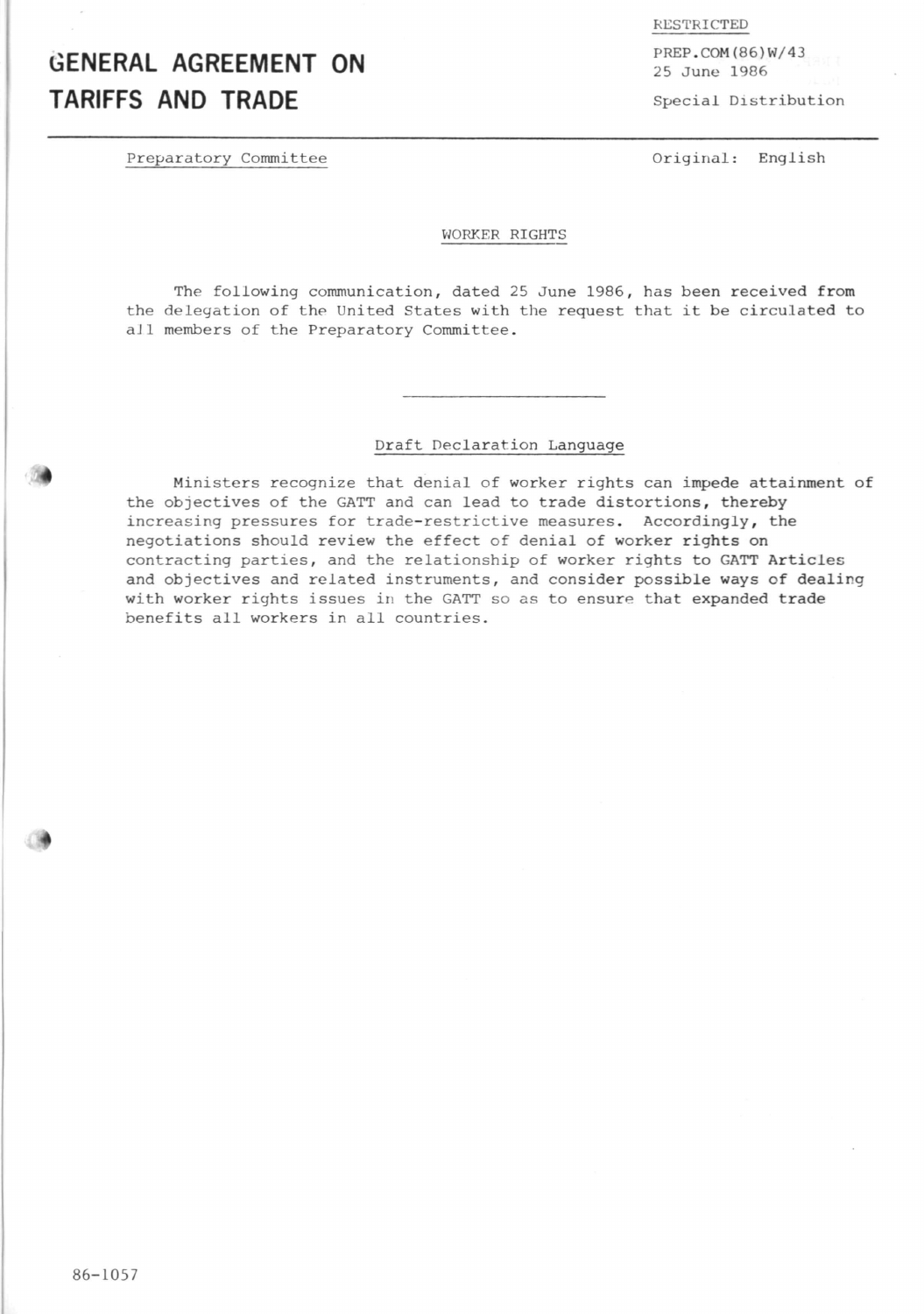PREP.COM(86)W/43 Page 2

#### Accompanying Paper

#### Worker Rights

#### I. Relationship of Worker Rights to Trade

Worker rights are related to trade in many ways, and the link between benefits to workers and trade is not new. The preamble to the GATT itself states that relations among countries "in the field of trade ... should be conducted with a view to raising standards of living, ensuring full employment ...". This statement evolves from the commitment of the Havana Charter for countries to take whatever action may be appropriate and feasible to eliminate unfair labour conditions.

Denial of worker rights can lead to trade distortions, particularly if differentially lower standards are officially sanctioned in particular sectors or industries. This observation does not deny the concept of trade based on legitimately lower costs, but it does suggest that international trading patterns should not be determined by failure to respect worker rights.

Inadequate worker rights or standards in one country, through their effect on trade, can influence conditions in other countries. Artificially low standards in an exporting country can lead to declining standards in an importing country, thereby creating pressure for trade-restrictive actions. They may also adversely affect standards in competing exporting countries.

Trade based on denial of worker rights and artificially low labour standards does not benefit workers in either exporting or importing countries. It runs counter to the GATT objective of raising standards of living. When workers benefit from internationally recognized worker rights, they are more able to take advantage of the benefits of international trade.

The fact that worker rights issues are not dealt with in the GATT has generated pressure for unilateral approaches to these issues.

#### II. What can the GATT do in the New Round?

A subgroup could examine worker rights in the context of relevant GATT Articles, the overall objectives of the GATT, and the relationship of worker rights to patterns of international trade with a view to developing a means for dealing with worker rights issues in the GATT.

Because the degree to which workers in one country are provided with internationally recognized worker rights can affect the pattern of trade in many ways, it may be appropriate to examine worker rights in the context of other agenda items. The subgroup should be asked to provided guidance as to those aspects of New Round Negotiations in which consideration should be given to the incorporation of worker rights provisions. In addition, negotiating groups could, in the context of their own deliberations, examine the extent to which worker rights considerations are relevant to their issues.